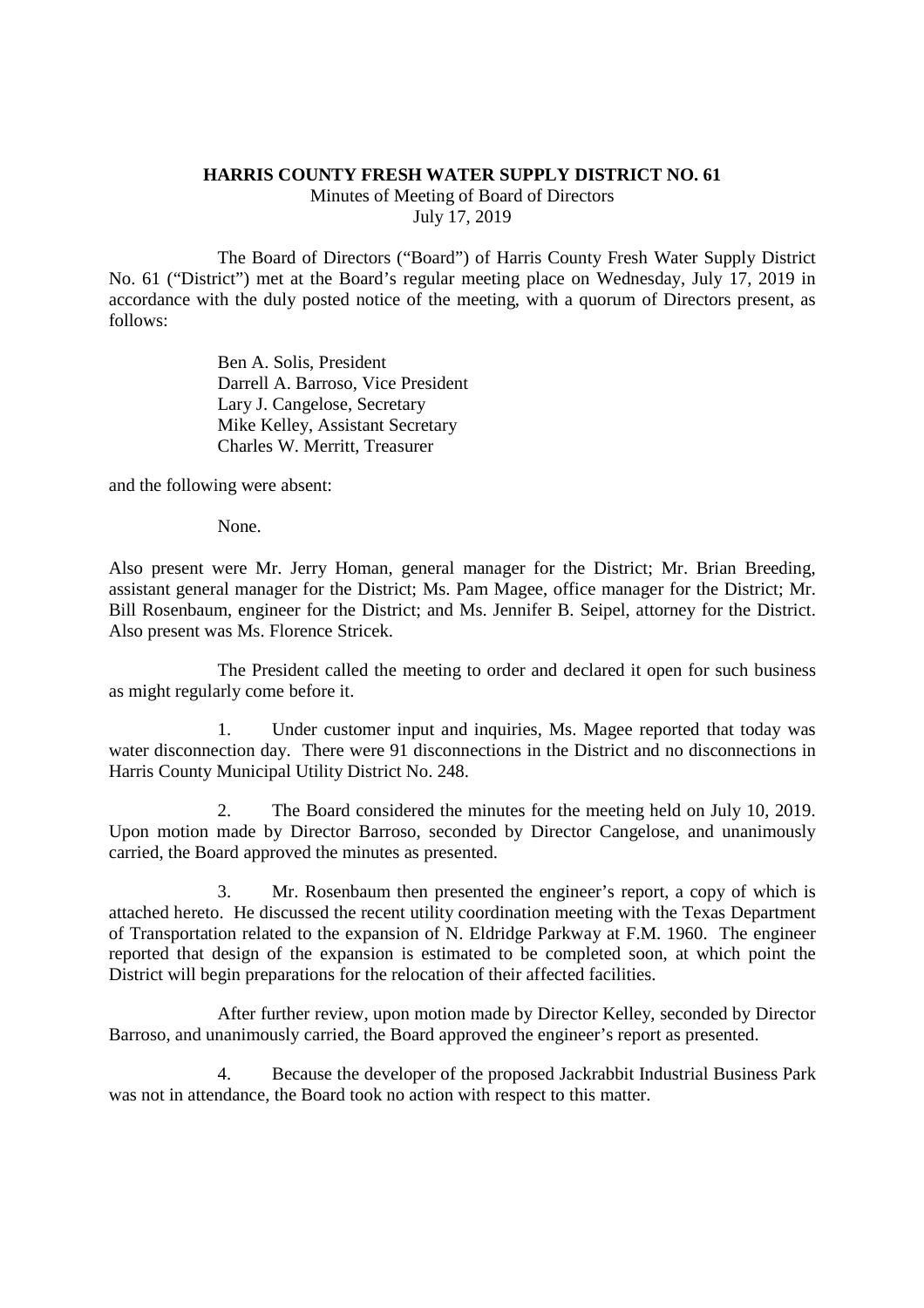5. The Board considered payment of the general fund bills. After review, upon motion made by Director Merritt, seconded by Director Barroso, and unanimously carried, the Board approved payment of the general fund bills as presented.

6. Ms. Magee, Mr. Homan, and Mr. Breeding presented the management report. Ms. Magee reported that she registered the Board for the upcoming conference of the Association of Water Board Directors.

Mr. Homan discussed the status of construction by Magellan Pipeline Company.

Mr. Homan also reported that the District likely needs to make modifications to several detention ponds in Wortham Falls. He will bring pricing in connection with that work in the coming months.

Upon motion made by Director Merritt, seconded by Director Barroso, and unanimously carried, the Board approved the management report as presented.

7. The Board lastly considered items for the next Board meeting.

There being no further business to come before the Board, the meeting was adjourned.

**Secretary**